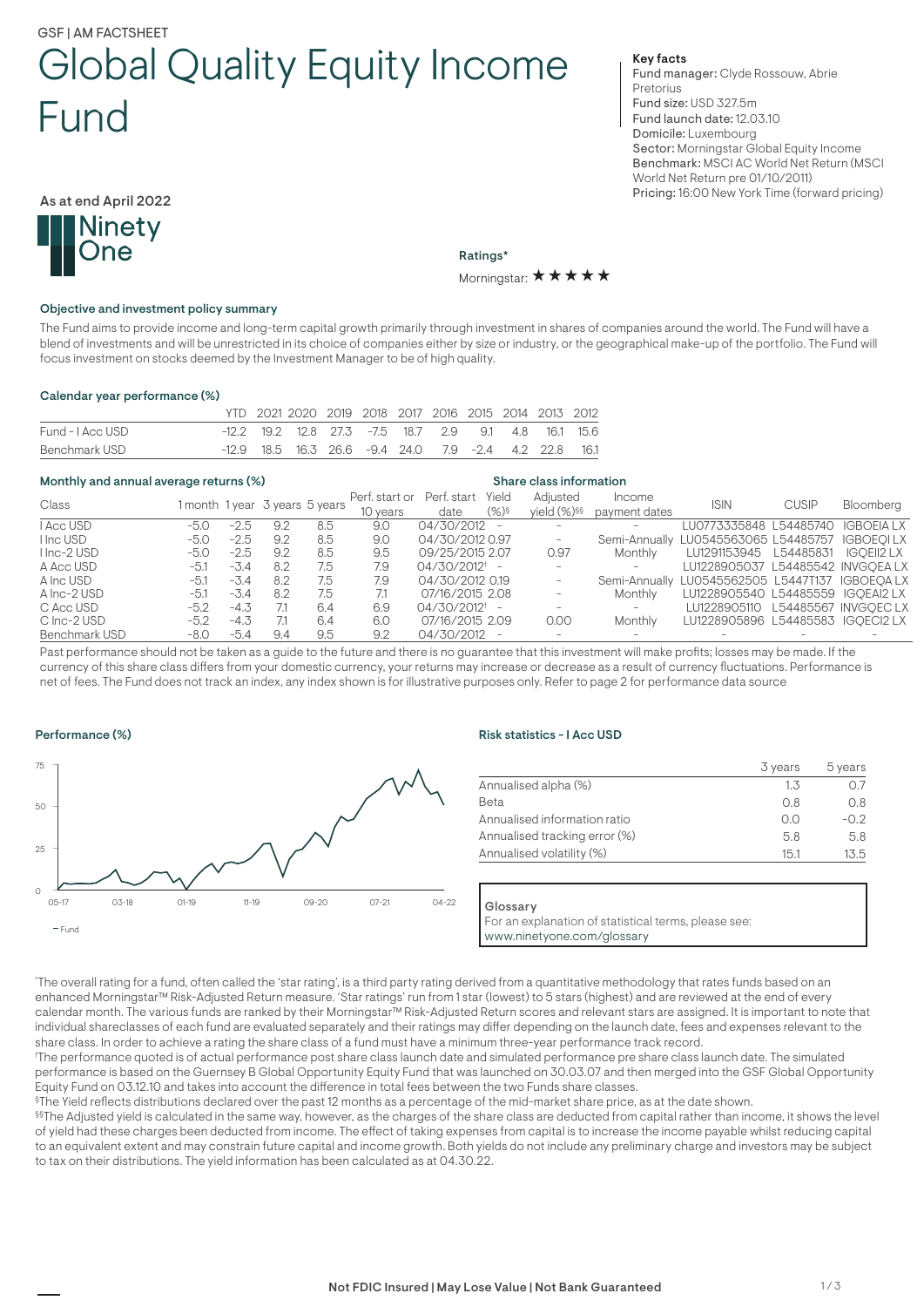## Global Quality Equity Income Fund

#### Top holdings (%)

| Microsoft Corp                        | 7.0 |
|---------------------------------------|-----|
| Visa Inc                              | 6.1 |
| Philip Morris International           | 4.9 |
| Automatic Data Processing Inc         | 4.5 |
| <b>ASML Holding NV</b>                | 4.4 |
| NetEase Inc                           | 4.3 |
| Accenture Plc                         | 4.2 |
| Swedish Match AB                      | 3.7 |
| <b>Broadridge Financial Solutions</b> | 3.5 |
| Roche Holding AG                      | 3.1 |
|                                       |     |
| Number of equity holdings:            | 32  |

Sector analysis (%)

|                               | Fund | Index |
|-------------------------------|------|-------|
| Information Technology        | 32.0 | 21.6  |
| Health Care                   | 20.5 | 12.3  |
| Consumer Staples              | 19.5 | 7.5   |
| <b>Communication Services</b> | 6.6  | 7.7   |
| Industrials                   | 5.7  | 9.4   |
| <b>Consumer Discretionary</b> | 4.6  | 11.3  |
| Financials                    | 3.9  | 14.5  |
| Real Estate                   | 2.4  | 2.8   |
| Energy                        |      | 4.6   |
| Materials                     |      | 5.1   |
| Other                         |      | 3.0   |
| Cash                          |      |       |

#### Geographic allocation (%)

|                         | Fund  | Index |
|-------------------------|-------|-------|
| <b>United States</b>    | 54.0  | 60.7  |
| Europe ex UK            | 20.5  | 12.1  |
| United Kingdom          | 14.1  | 3.9   |
| <b>Emerging Markets</b> | 6.6   | 11.3  |
| Far East ex Japan       |       | 3.2   |
| Japan                   |       | 5.4   |
| Other                   |       | 3.4   |
| Cash                    | 4.8   |       |
| Total                   | 100.0 | 100.0 |
|                         |       |       |

The portfolio may change significantly over a short space of time.

Performance data source: © Morningstar, dates to 04.30.22, NAV based, (net of fees, excluding initial charges), total return, in US dollars. The Fund is actively managed, any index shown is for illustrative purposes only. Performance would be lower had initial charges been included as an initial charge of up to 5% may be applied to your investment. This means that for an investment of \$1,000, \$950 would actually be invested in the Fund.

Source of comparative index data: MSCI. MSCI makes no express or implied warranties or representations and shall have no liability whatsoever with respect to any MSCI data contained herein. The MSCI data may not be further redistributed or used as a basis for other indices or any securities or financial products. This report is not approved, endorsed, reviewed or produced by MSCI. None of the MSCI data is intended to constitute investment advice or a recommendation to make (or refrain from making) any kind of investment decision and may not be relied on as such. All other information is from Ninety One at 04.30.22.

#### General risks

The value of this investment, and any income generated from it, will be affected by changes in interest rates, general market conditions and other political, social and economic developments, as well as by specific matters relating to the assets in which they invest. The Fund's objectives will not necessarily be achieved and there is no guarantee that this investment will make a profit; losses may be made there is risk of loss of principal. This Fund may not be appropriate for investors who plan to withdraw their money within the short to medium term. If the currency of the share class you invest in differs from your domestic currency, your returns may increase or decrease as a result of currency fluctuations.

#### Specific fund risks

Charges from capital: For Inc-2 and Inc-3 shares classes, expenses are charged to the capital account rather than to income, so capital will be reduced. This could constrain future capital and income growth. Income may be taxable.

Concentrated portfolio: The portfolio invests in a relatively small number of individual holdings. This may mean wider fluctuations in value than more broadly invested portfolios.

Currency exchange: Changes in the relative values of different currencies may adversely affect the value of investments and any related income. Derivatives: The use of derivatives is not intended to increase the overall level of risk. However, the use of derivatives may still lead to large changes in value and includes the potential for large financial loss. A counterparty to a derivative transaction may fail to meet its obligations which may also lead to a financial loss.

Emerging market (inc. China): These markets carry a higher risk of financial loss than more developed markets as they may have less developed legal, political, economic or other systems.

Equity investment: The value of equities (e.g. shares) and equity-related investments may vary according to company profits and future prospects as well as more general market factors. In the event of a company default (e.g. insolvency), the owners of their equity rank last in terms of any financial payment from that company.